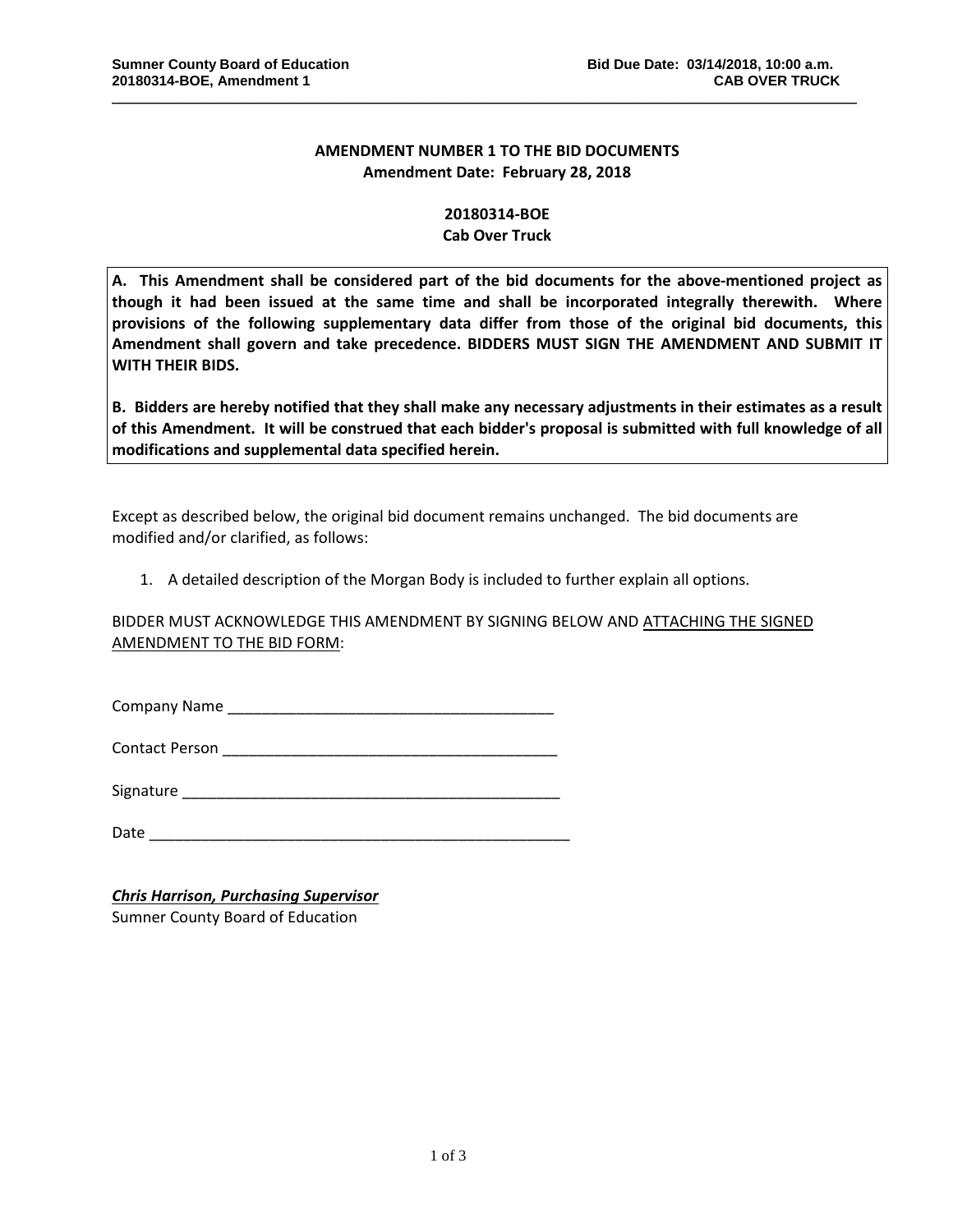# **Morgan**

## **Model# GVSD09116096**

## **Description: Dry Freight Van Body, 16ft. Nominal**

| <b>OPTION</b>        | <b>DESCRIPTION</b>                                             | <b>QTY</b>      | <b>WEIGHT</b> |
|----------------------|----------------------------------------------------------------|-----------------|---------------|
| <b>WALKRAMP</b>      | ALUMINUM HA-400-14 REINFORCED                                  | $\mathbf{1}$    | 157.7         |
| SUBFRAME             | 3" I-BEAM CROSSMEMBERS ON 16" CENTERS WITH 6" CHANNEL          | $\mathbf{1}$    | 591.29        |
|                      | LONGRAIL WITHOUT WHEELPANS                                     |                 |               |
|                      | MYLAR TAPE IS APPLIED BETWEEN ALL STEEL SUBFRAME COMPONENTS    | $\mathbf{1}$    | 0.17          |
|                      | AND EXTRUDED ALUMINUM LOWER BOTTOM RAILS TO PREVENT            |                 |               |
|                      | <b>CORROSION</b>                                               |                 |               |
| <b>MOUNTING</b>      | FULL MOUNT-U BOLT                                              | $\mathbf{1}$    | 122.96        |
|                      | FABRICATED ADJUSTABLE CRUSHER BLOCKS FOR USE ON MITSUBISHI     | $\mathbf{1}$    | 2.18          |
|                      | REGULAR CAB (NOT CREW CAB) FE (CANTER) CHASSIS                 |                 |               |
|                      | WOODEN CRUSHER BLOCKS IN THE CHASSIS FRAME AT EACH U-BOLT      | 8               | 13.84         |
|                      | MUDFLAPS-24"X30" BLACK MORGAN                                  | $\mathbf{1}$    | 16.62         |
| <b>FLOOR</b>         | 11/8 IN. LAMINATED HARDWOOD FASTENED TO SUBFRAME WITH 2        | $\mathbf{1}$    | 467.48        |
|                      | COUNTERSUNK SCREWS PER FLOOR BOARD PER CROSS MEMBER IN A       |                 |               |
|                      | STAGGERED PATTERN. FLOOR BOARDS ARE SHIP LAPPED AND PRE-       |                 |               |
|                      | UNDERCOATED FOR PROTECTION FROM ELEMENTS.                      |                 |               |
| <b>THRESHOLD</b>     | STEEL GALVANIZED ANGLE FLUSH TO REAR                           | $\mathbf{1}$    | 7.18          |
| <b>REAR DOOR</b>     | REARDOOR OVERHEAD MORGAN STANDARD                              | 1               | 290.32        |
|                      | SPACER KIT FOR MONOBOLTEIJ OVERHEAD DOOR INSTALLATION          | $\mathbf{1}$    | 1.64          |
|                      | VINYL SEAL KIT WITH MONOBOLTED OVERHEAD DOOR                   | $\mathbf{1}$    | 3.93          |
| <b>REAR FRAME</b>    | <b>HEADER SUB-COMPONENT GALVANNEALED WITH 35 OR S36 LIGHTS</b> | $\mathbf{1}$    | 56.99         |
|                      | ENDPLATE SUB-COMPONENT FOR DRY FREIGHT FOR OVERHEAD DOOR       | $\mathbf{1}$    | 77.457        |
|                      | FOR 4.12" V-GROOVE ENDPLATE AND WALKRAMP APPLICATION           |                 |               |
|                      | POST REINFORCEMENT FOR SINGLE LAMP POSTS                       | $\mathbf{1}$    | 8.78          |
| SKINS-SIDES          | .040 ALUMINUM PREPAINTED WHITE                                 | $\mathbf{1}$    | 123.84        |
|                      | <b>RIVETS FOR FRONT AND SIDEWALLS-16 BODY</b>                  | $\mathbf{1}$    | 3.15          |
| SIDEWALL             | EXTRUDED ALUMINUM TOP AND BOTTOM RAILS WITH 1 3/8 IN. DEEP     | $\mathbf{1}$    | 103.57        |
|                      | GALVANIZED STEEL Z-SHAPED VERTICAL POSTS INSTALLED ON 16 IN.   |                 |               |
|                      | <b>CENTERS CURBSIDE.</b>                                       |                 |               |
|                      | EXTRUDED ALUMINUM TOP AND BOTTOM RAILS WITH 1 3/8 IN. DEEP     | $1\overline{ }$ | 103.57        |
|                      | GALVANIZED STEEL Z-SHAPED VERTICAL POSTS INSTALLED ON 16 IN.   |                 |               |
|                      | <b>CENTERS ROADSIDE</b>                                        |                 |               |
| LINER-SIDE           | LINER-SIDES 3/8" PLYWOOD FULL                                  | 2               | 245           |
| <b>INTERIOR TIES</b> | SERIES E-TRACK RECESSED SIDE WALL                              | $\overline{4}$  | 117.44        |
|                      | LOCATE RECESSED ROW AT 26.50 IN. FROM TOP OF FLOOR TO CENTER   | $\mathbf{1}$    | $\mathbf{0}$  |
|                      | <b>OF TRACK</b>                                                |                 |               |
|                      | LOCATE RECESSED ROW AT 55.50 IN. FROM TOP OF FLOOR TO CENTER   | $\mathbf{1}$    | $\mathbf{0}$  |
|                      | <b>OF TRACK</b>                                                |                 |               |
| <b>FRONT END</b>     | AERODYNAMIC ALUMINUM RADII WITH STEEL Z POSTS                  | 1               | 49.81         |
| <b>SKINS-FRONT</b>   | <b>.040 ALUMINUM PREPAINTED WHITE</b>                          | $\mathbf{1}$    | 25.64         |
| LINER-FRONT          | LINER-FRONT 1/2" PLYWOOD FULL                                  | 1               | 79.61         |
| <b>ROOF</b>          | .032 ONE PIECE ALUMINUM SHEET WITH ANTI-SNAG ROOF BOWS ON      | $\mathbf{1}$    | 104.6         |
|                      | 24 IN. CENTERS WITH CROWNED ROOF DESIGN VVHICH PREVENTS        |                 |               |
|                      | <b>WATER/ICE POOLING</b>                                       |                 |               |
|                      | AERODYNAMIC ALUMINUM RADIUS AND POLY-TUFF CORNER CAPS          | $\mathbf{1}$    | 28.41         |

\_\_\_\_\_\_\_\_\_\_\_\_\_\_\_\_\_\_\_\_\_\_\_\_\_\_\_\_\_\_\_\_\_\_\_\_\_\_\_\_\_\_\_\_\_\_\_\_\_\_\_\_\_\_\_\_\_\_\_\_\_\_\_\_\_\_\_\_\_\_\_\_\_\_\_\_\_\_\_\_\_\_\_\_\_\_\_\_\_\_\_\_\_\_\_